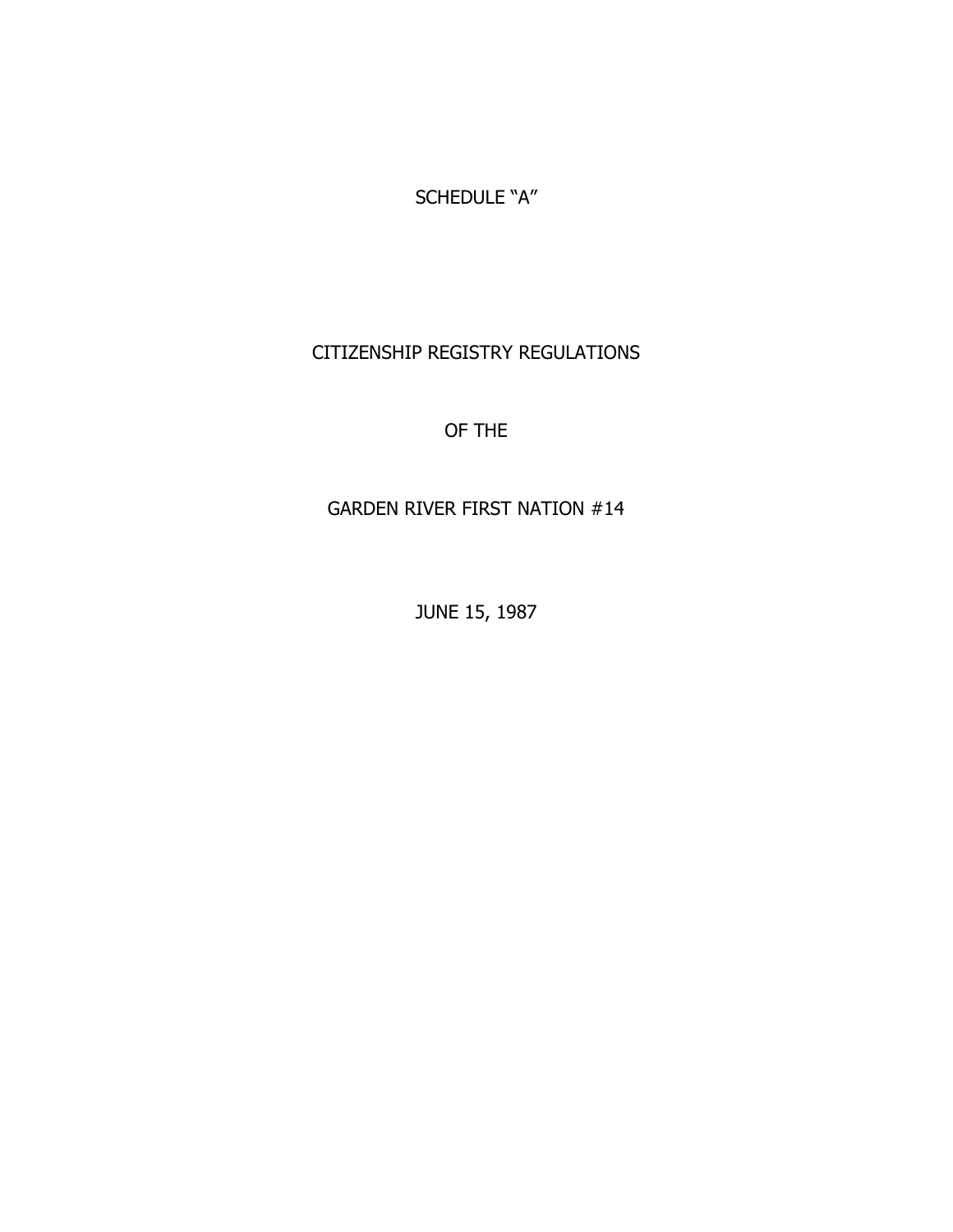#### PART I

#### ENACTMENT

We, the people of the Garden River Ojibway Nation hereby enact as follows:

#### PART II

## TITLE

This membership code may be cited as the Citizenship Registry Regulations of the Garden River Ojibway Nation.

## PART III

## EFFECTIVE DATE

This code shall come into force on the date prescribed within PART XXI of these Regulations.

## PART IV

## INTERPRETATION

i) In this code:

"ACT: means the Indian Act, R.C.S. 1970, C. 1-6, as amended from time to time;

"BAND" means the Garden River Ojibway Nation;

"BAND LIST" means a comprehensive list containing the name, date of birth and sex of every member of the Garden River Ojibway Nation;

"BAND MEMBER(S)" means the member(s) of the Garden River Ojibway Nation;

"BAND REFERENDUM" means the vote of eligible Band Members who are eighteen years of age and older to make a final decision on a specific matter relating to membership;

"CHIEF AND COUNCIL" means the duly elected Band Council of the Garden River Ojibway Nation;

"CHILD" means any person under the age of eighteen years;

"CITIZEN(S)" means a citizen or citizens of the Garden River Ojibway Nation;

"CODE" means this membership code, any amendments hereto and any regulations made hereunder;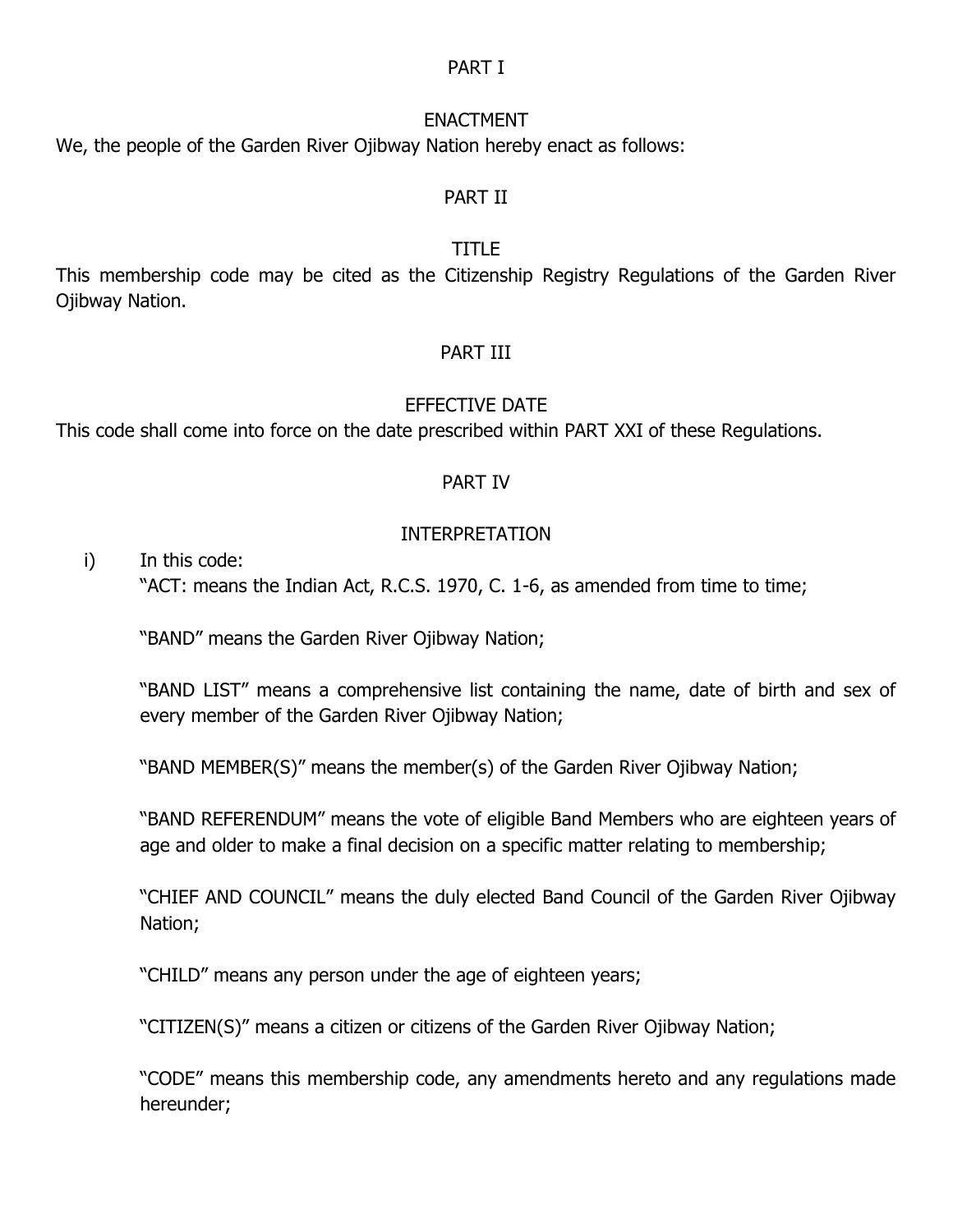"DEPENDENT" means any person to whom a Band Member stands in loco parentis and while under the charge of such Band Member is being provided with the necessities of life;

"FIRST NATION" means a status Indian Band of Canada pursuant to the provisions of the Indian Act, R.C.S. 1970, C. 1-6, as amended from time to time;

"GARDEN RIVER OJIBWAY NATION" means the Garden River Band of Ojibways #14;

"GENERAL BAND MEETING" means a community meeting called to decide on membership appeals;

"RESIDENCE" means the place which has always been; or which has been adopted by a person as the principle place of his or her habitation or home whereto, when away therefrom, he or she intends to return;

"RESERVE" means those lands in and around Garden River that have been set apart under the provisions of the Robinson Huron Treaty of 1850 for the use and benefit of the Garden River Ojibway Nation;

"SPOUSE" means either of a man and a woman who are married, or who have lived together in a permanent conjugal relationship outside marriage for a period of at least two years;

ii) Words and phrases used in this code, other than words and phrases expressly defined in the Indian Act shall have the meaning ascribed to them in that Act.

## PART V

#### ADMINISTRATION

This code shall be administered by the Chief and Council of the Garden River Ojibway Nation, which shall perform the duties and functions and exercise the powers conferred under this Code, and which shall not delegate those duties, powers and functions except as expressly provided herein.

The Chief and Council may by Band Council Resolution make rules and regulations, which are not inconsistent with this code, to carry out the purpose and provisions of this code.

## MEMBERSHIP COMMITTEE

The Chief and Council shall appoint a Membership Committee consisting of three members of the Band to act in an advisory capacity and to make recommendations on membership in conformity with this Code.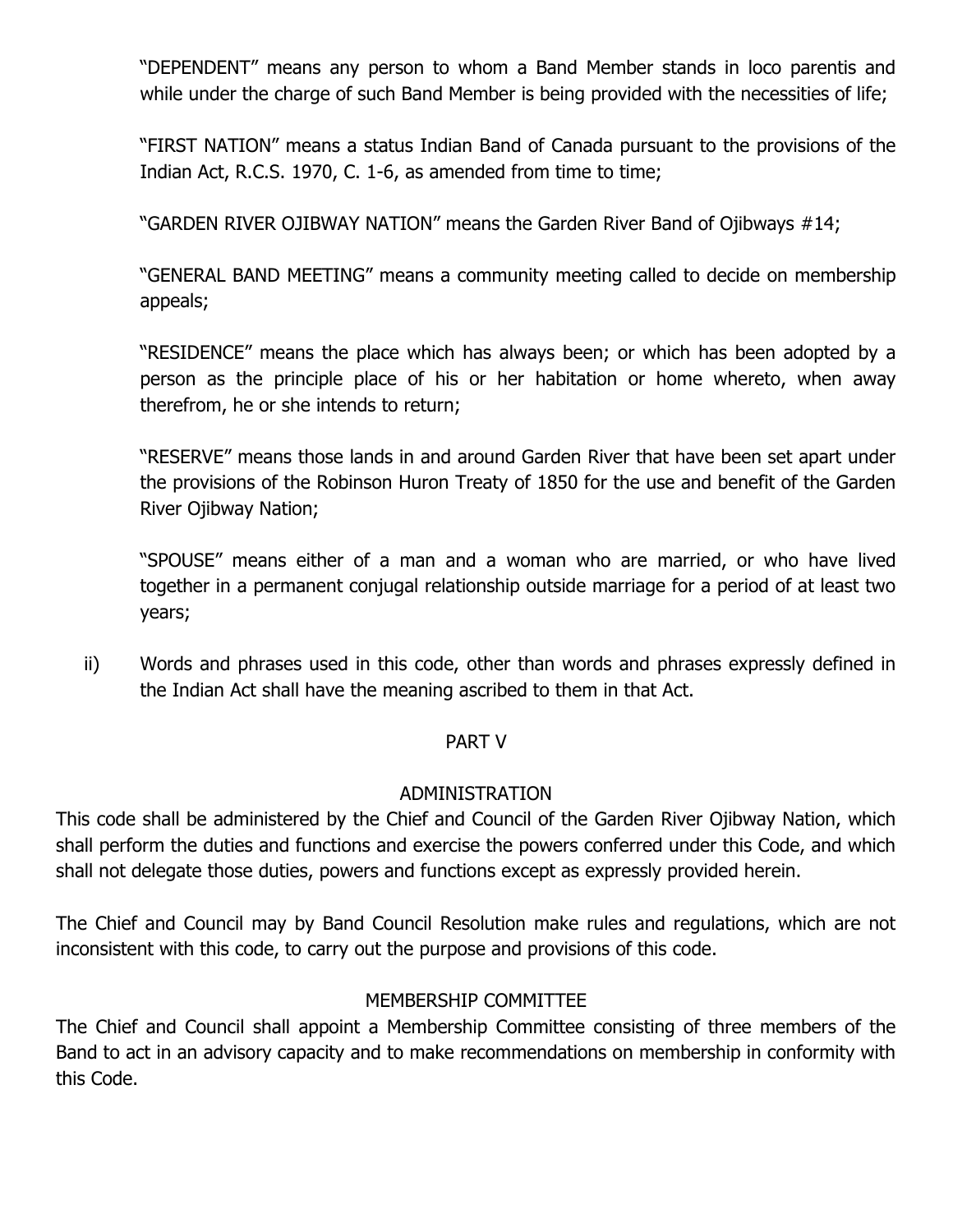#### REGISTRAR

The Chief and Council shall appoint a Registrar to maintain the Membership Register and to perform the duties assigned to the Registrar under this Code by Band Council Resolution.

## ENTITLEMENT

The persons described in this PART are entitled to membership in the Garden River Ojibway Nation.

## ORIGINAL MEMBERS

All persons entered or entitled to be entered on the Band List of the Garden River Ojibway Nation immediately prior to April 17, 1985 are Original Members. All persons born on or after April 17, 1985, of natural parents who were and are both Original Members are also deemed to be the Original Members of the Garden River Ojibway Nation.

# RESTORED MEMBERS

All persons entitled to have their name entered on the Band List immediately prior to the establishment of the Citizenship Registry Regulations by virtue of the amendments of the Indian Act given Royal Assent on June 28, 1985 are Members.

# ACCEPTED MEMBERS

All persons whose applications for membership or Band Adoption which have been accepted and confirmed under the provisions of this Code shall be members.

# MEMBERS BY BIRTH

All persons born on or after April 17, 1985, both of whose natural parents are or, at the time of the person's birth were Members of the Garden River Ojibway Nation shall be Members.

# PART VII

# APPLICATION FOR MEMBERSHIP

The persons described in this PART may apply for Membership in the Garden River Ojibway Nation.

# APPLICATION BASED ON PARENTAGE

A person, one of whose natural or adoptive parents is or was at the time of that person's birth or adoption a member of the Band, may apply.

# MEMBERSHIP BASED ON MEMBERSHIP IN OTHER BANDS

A person who is a member of any Indian Band or First Nation may apply for membership, provided that the applicant resigns or surrenders that membership forthwith upon acceptance for membership in the Garden River Ojibway Nation.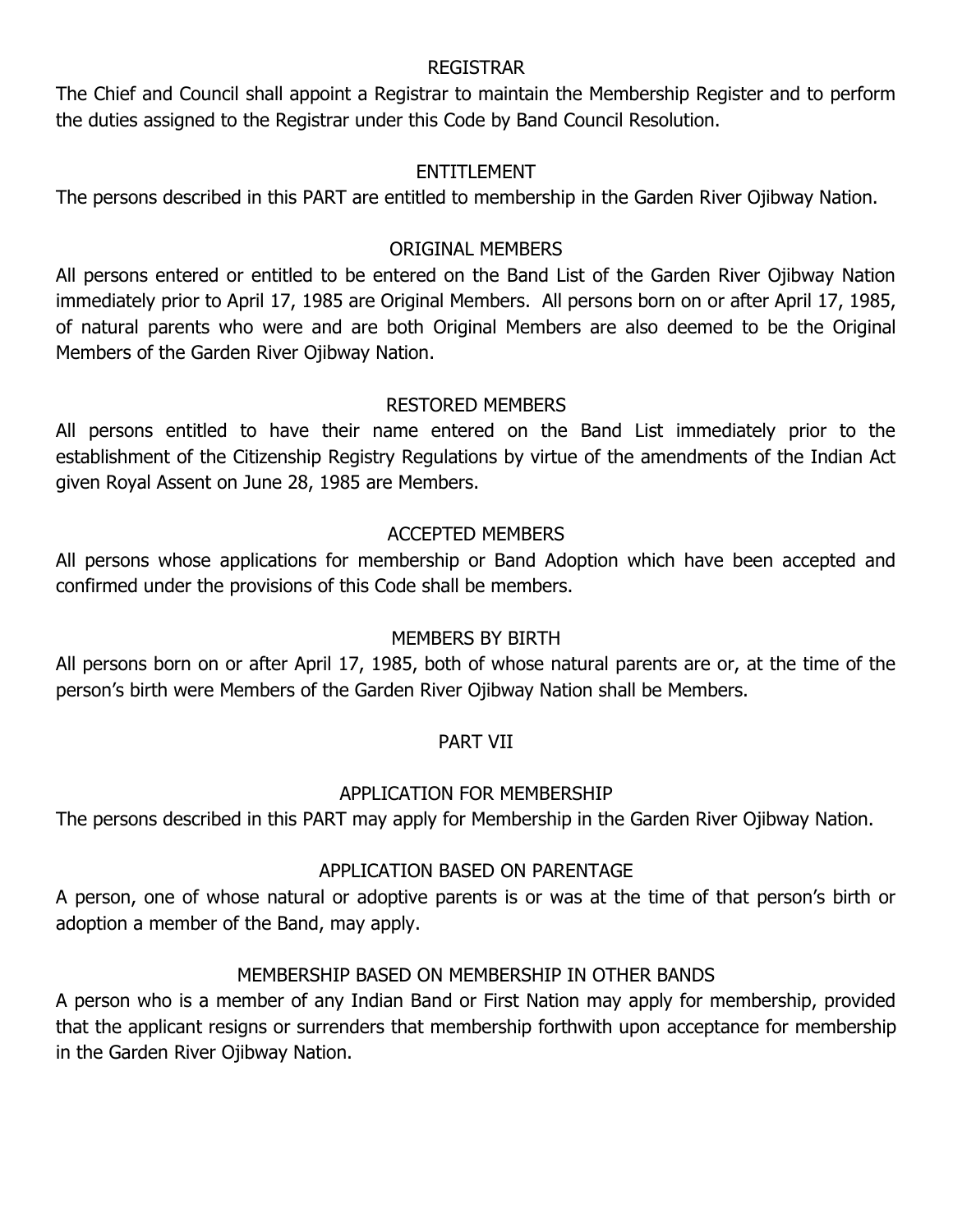## PART VIII

## CRITERIA FOR CONSIDERSATION

The Registrar and the Membership Committee in reviewing membership applications shall document:

- i) Whether the applicant is knowledgeable of the way of life, culture, laws and history of the Garden River Ojibway Nation;
- ii) Whether the applicant follows a way of life consistent with the common good of the Garden River Ojibway Nation;
- iii) How long the applicant has lived amongst the Garden River Ojibway Nation;
- iv) The social, cultural and family ties of the applicant to the Garden River Ojibway Nation;
- v) The availability of suitable land, housing and ancillary services;
- vi) Any other consideration that is relevant to the health, safety, good order and advancement of the Garden River Ojibway Nation.

## PART IX

## NON-DISCRIMINATION

This Code shall be administered and all powers, duties and functions hereunder shall be exercised or performed without discrimination based on sex, affiliation to First Nations or Indian Bands, creed or religion.

## PART X

## APPLICATION FORMS

The Registrar shall prescribe and make generally available a form in which application for membership and band adoption shall be made.

## PART XI

# MAKING APPLICATION

All completed applications shall be submitted to the Registrar of the Garden River Ojibway Nation. Applications for membership:

- i) Shall be signed by the applicant and, where required by this Code, by the applicant's sponsor;
- ii) Shall state in concise form the grounds and the particulars upon which the application is made.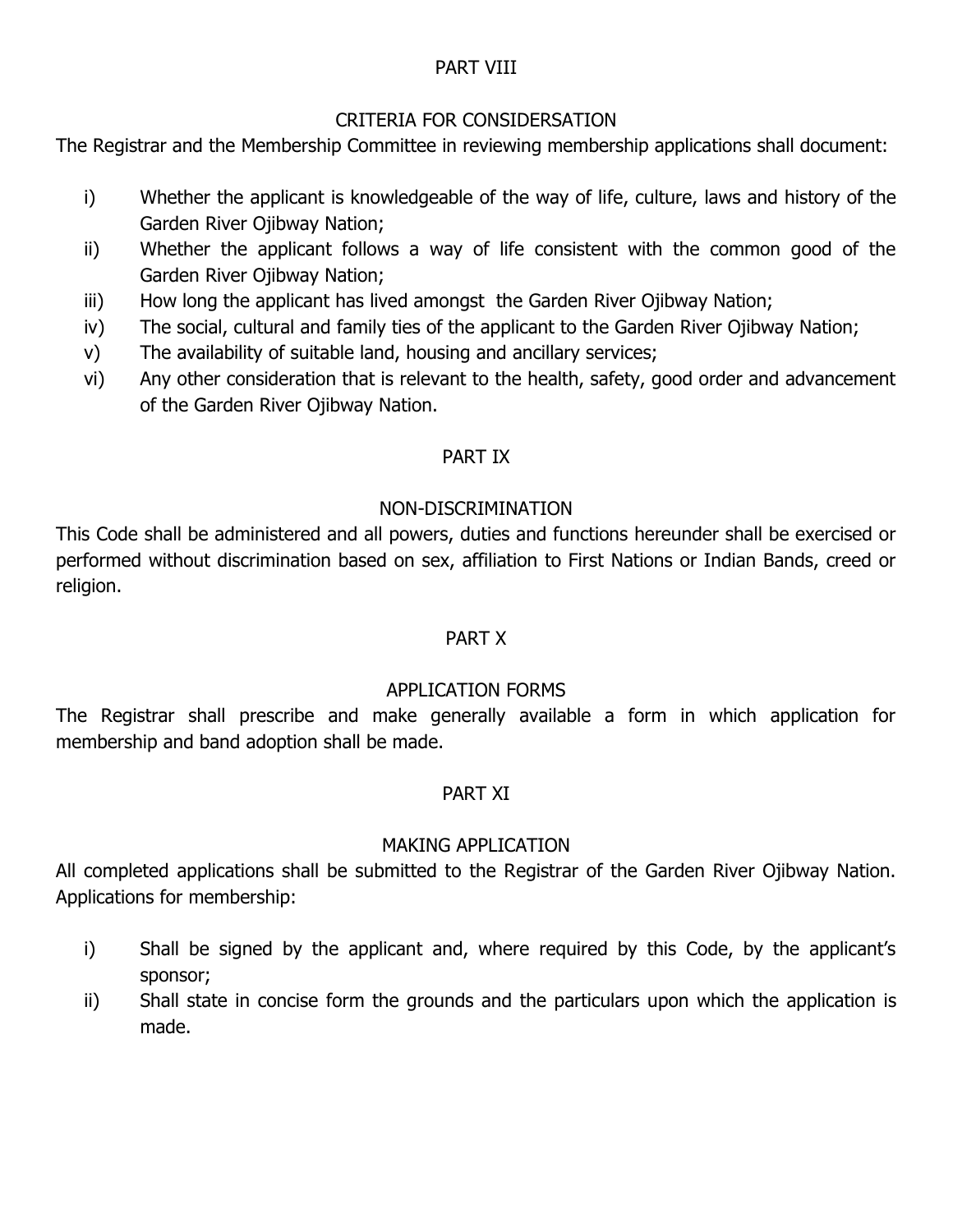## PART XII

## EVIDENCE OF CLAIMS

An application shall be submitted with the following documentation in support of the claims therein:

- i) Birth certificate;
- ii) Social insurance number;
- iii) Certificate of Indian status, or a formal letter of notification of entitlement of Indian status issued by the government of Canada.

In lieu of one or more of these items, an application may be submitted with a "Declaration of Proof" sworn by the applicant before a Commissioner of Oaths or the Registrar or a member of the Membership Committee, stating why the documentation has not been provided.

## PART XIII

## MEMBERSHIP COMMITTEE REVIEW

The Membership Committee shall within thirty days of receipt of an application of membership or band adoption, review the application for form and completeness, and where in the opinion of the Committee further information or revision is required, advise the applicant forthwith that he or she may withdraw the application, and may amend it and resubmit it.

# MEMBERSHIP COMMITTEE RECOMMENDATIONS

The Membership Committee shall within sixty days of receipt of an application, forward the application with the Committee's recommendation for acceptance, rejection or for further inquiry of substantiation to the Chief and Council.

## PART XIV

# CONSIDERATION BY CHIEF AND COUNCIL

The Chief and Council shall take into consideration the criteria and conditions prescribed within this Code to decide upon an application.

## DECISION BY CHIEF AND COUNCIL

To review and decide applications for membership and to deal with applications for band adoption the Chief and Council shall meet no later than sixty days after receiving the recommendations of the Membership Committee.

## APPROVAL

An application for membership shall be approved if it is supported by at least a majority of the total Band Council, which is at least five councillors, at the meeting at which the application is considered.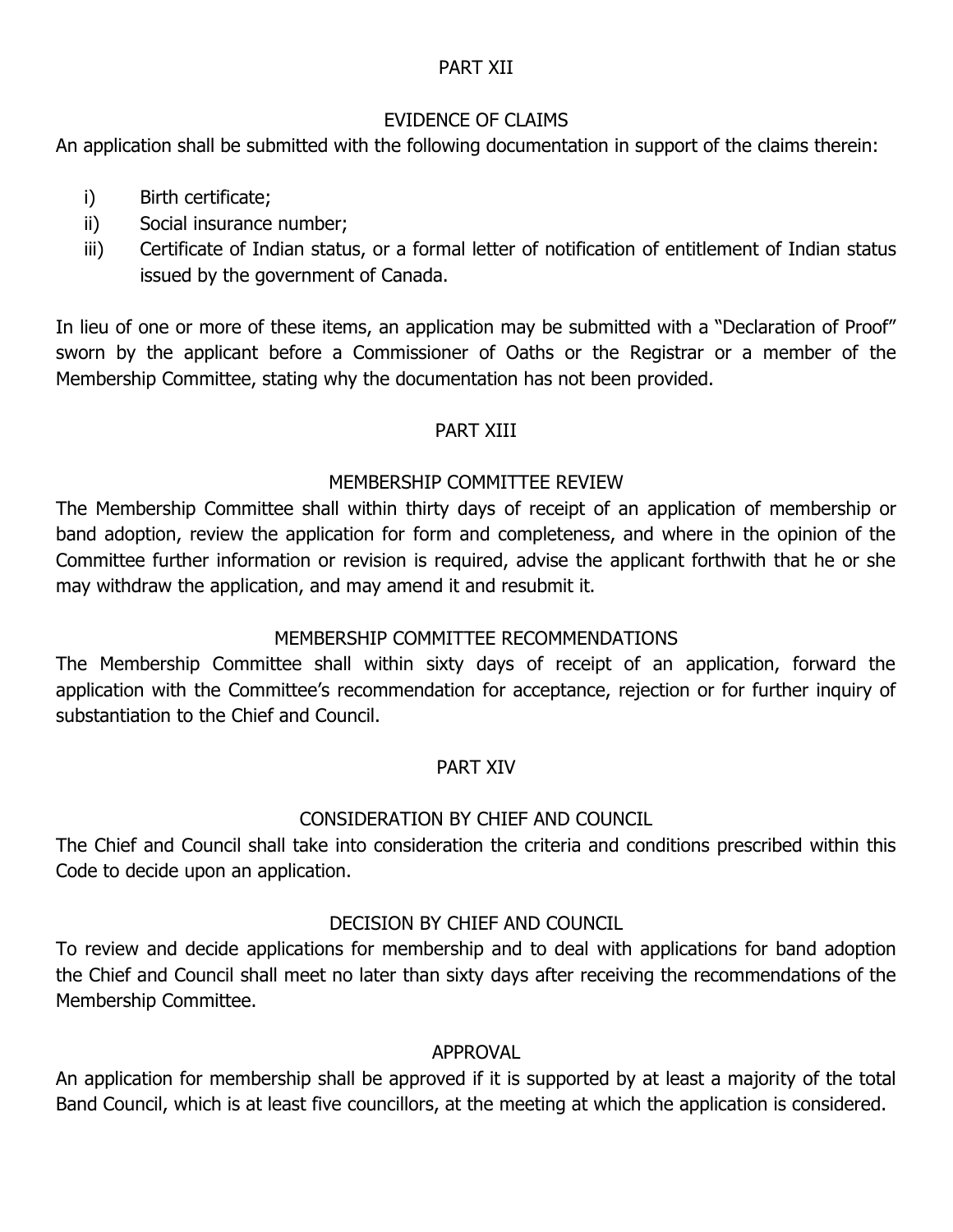#### NOTICE OF DECISION

Within thirty days of the meeting at which the application is decided, the Chief and Council shall notify the applicant of its decision in writing, including reasons where the application is rejected.

#### PART XV

## APPEALS

Unless it is otherwise provided in this Code, written application for appeals must be made within thirty days of the notice of the decision of the Chief and Council to the applicant.

## MEMBERSHIP TRIBUNAL

The Chief and Council shall appoint a three person Membership Tribunal from among the original category of members who are regarded as senior members of the Band. Such members may not be from either the Membership Committee or the Band Council.

The Membership Tribunal shall review appeals of applicants whose membership applications have been rejected by the Chief and Council.

The Membership Tribunal shall be governed by the canons and conditions established for membership, and shall recognize the right to life, liberty and human rights of the person applying for membership.

The terms of office of the Membership Tribunal shall be established by the Chief and Council.

## RECONSIDERATION

The Membership Tribunal may issue any direction with respect to the appeal and may direct the Chief and Council to reconsider the application for membership under such conditions as it directs.

## GENERAL BAND MEETING

If the Membership Tribunal issues a direction for reconsideration but such reconsideration does no result in the acceptance of the application, the Membership Tribunal may require and recommend to the Chief and Council that a General Band meeting be called to decide upon the matter.

Whenever it is required by the Membership Tribunal, the Chief and Council shall hold a General Band Meeting. At such meeting, the Chief and Council shall question whether the application should be accepted or rejected.

Every elector present at the General Band Meeting may vote to render a decision. If the majority of the electors (50% plus one) present at the meeting vote in favour of acceptance, the application shall be accepted.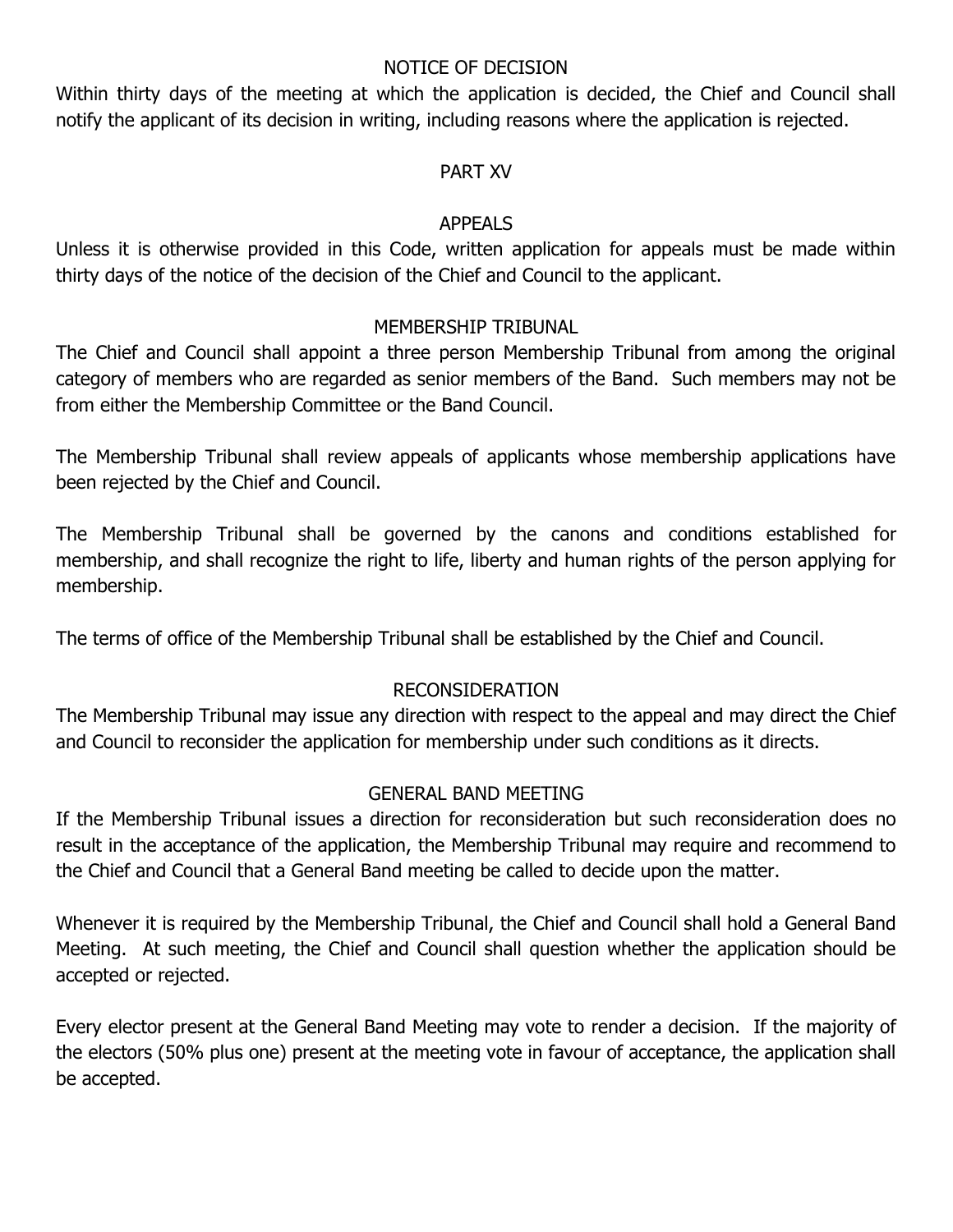#### BAND REFERENDUM

If the application is rejected in a General Band Meeting, the applicant may apply to have a special Band Referendum Vote to decide on the application in question.

The Chief and Council shall hold a referendum within one year upon receiving an application requesting a referendum vote.

A majority vote shall be 50% plus one of the eligible electors of the Band.

The outcome of the referendum vote shall be final.

## PART XVI

## AUTOMATIC APPEAL

Where an application is not decided within the time limits prescribed in PART XIV, then in that case the application shall be deemed rejected and an automatic appeal instituted within this Code.

The Membership Tribunal shall deal with an automatic appeal forthwith in the same manner as prescribed in PART XV.

## PART XVII

# RECORDING OF MEMBERSHIP

The Registrar shall maintain the Band List in accordance with the Citizenship Registry Regulations.

## PART XVIII

# AMENDEMENT OF CODE

This Code may be amended by a resolution adopted by a majority of the electors of the band present at a general membership meeting duly convened to consider the resolution.

One month's notice of the meeting and the resolution shall be given to the members of the band. All notices shall be written and posted in the administration buildings of the Garden River Ojibway Nation and at least three public places on the reserve.

## PART XIX

## RENUNCIATION OF MEMBERSHIP

A member may renounce their membership in the Garden River Ojibway Nation by submitting a written statement of renunciation to the Chief and Council requesting that their name be stricken from the band list on a date to be specified by the member.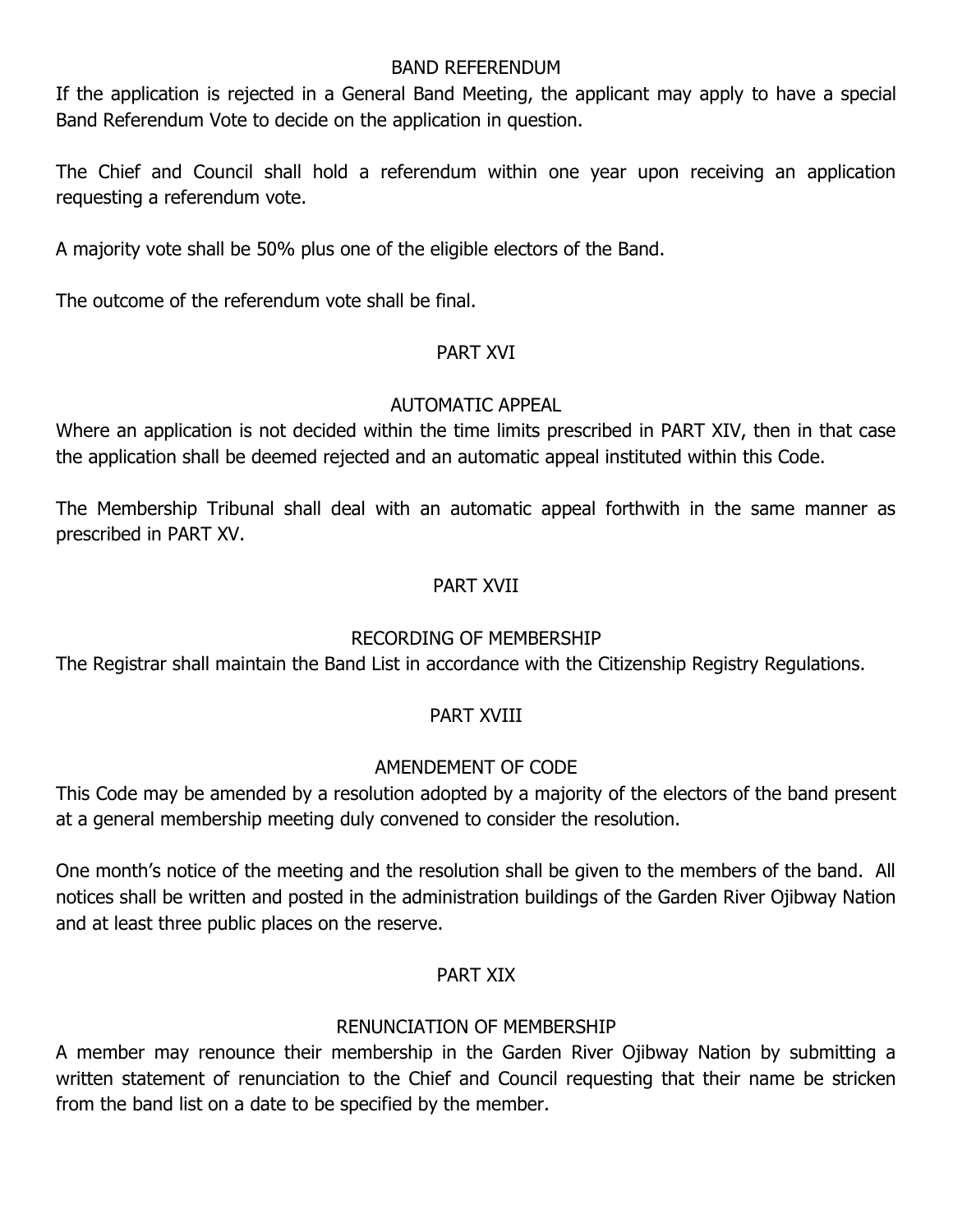## PART XX

#### COMMITMENT DOCUMENT

A written statement of membership acceptance shall be signed by the successful applicant in which commitment to obey the laws of the Garden River Ojibway Nation are expressly stated. Failure to obey such laws may result in the dismissal and removal of violators.

All conditions required for membership in the Garden River Ojibway Nation shall be outlined in a Commitment Document which is to be signed by the successful applicant for membership.

The undersigned acknowledge, confirm and endorse the enactment of the Garden River Ojibway Nation's Citizenship Registry Regulations.

As witnessed this 19<sup>th</sup> day of June, 1987.

ORIGINAL DOCUMENT HAS BEEN SIGNED BY CHIEF AND COUNCIL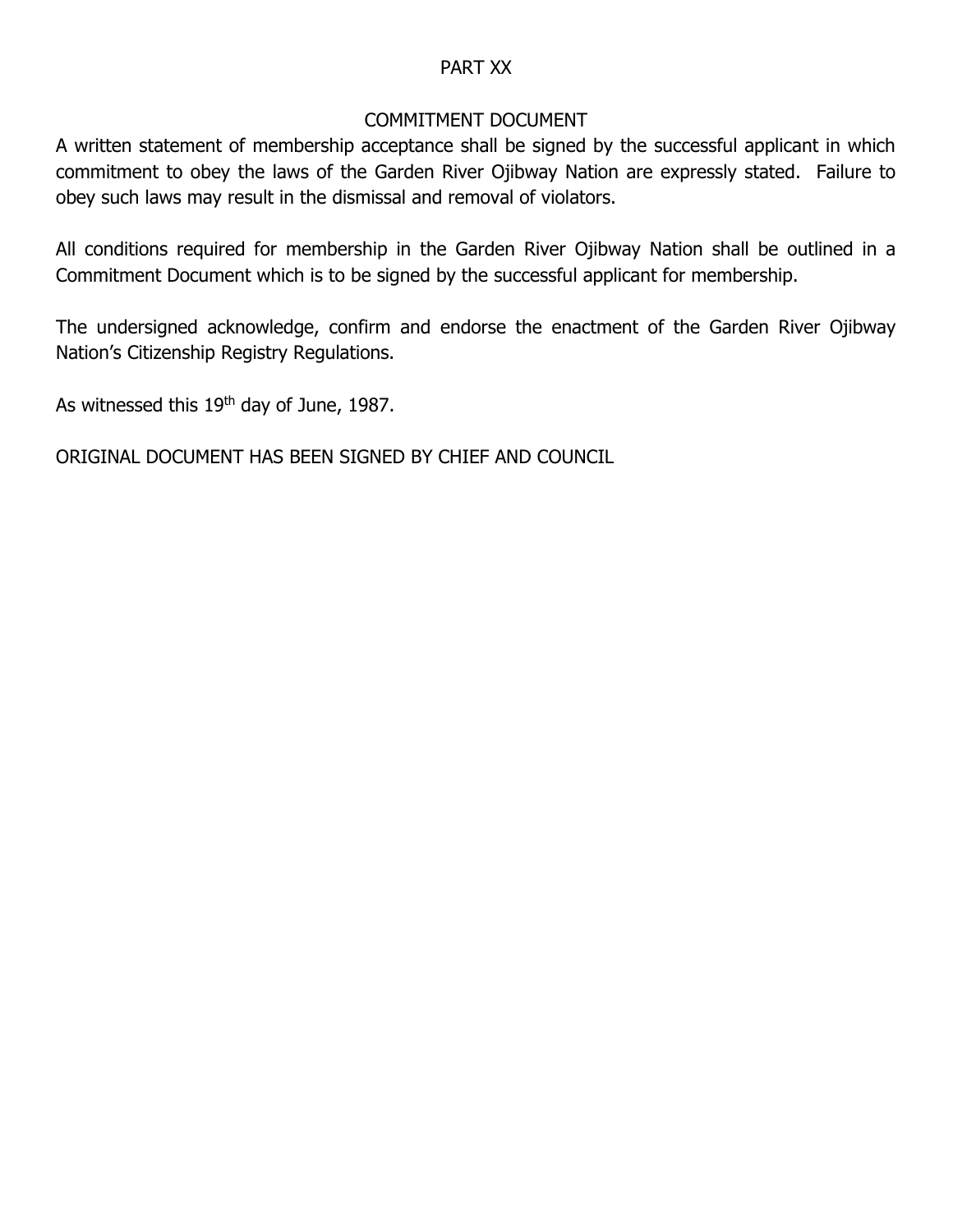# SCHEDULE "B" CITIZENSHIP REGISTRY REGULATIONS

## TERMS OF REFERENCE – MEMBERSHIP COMMITTEE

Pursuant to Part V of the Citizenship Registry Regulations of the Garden River Ojibway Nation, there is a provision for a three (3) member committee to be appointed to act in advisory capacity and to make recommendations on membership in conformity of the Code. Based on these membership regulations, the terms of reference of the membership committee shall be structured and function as follows:

- 1. One person shall be appointed from each of the following groups through a duly adopted Band Council Resolution;
	- Band Council
	- Registrar's Office
	- Band Membership at Large
- 2. A chairperson shall also be appointed from the three (3) member committee;
- 3. The main function of the Committee is to accept, review and recommend each application for membership to the Band Council according to the eligibility requirements and procedures of the Citizenship Registry Regulations of the Garden River Ojibway Nation.
- 4. The membership committee shall convene its membership application review meeting at least once each calendar month. Special meetings may be directed by the Band Council from time to the contract of the contract of the contract of the contract of the contract of time;
- 5. The membership committee's recommendations on applications shall be final to the Band Council. In this respect, the committee will not be required to reconsider its final recommendations.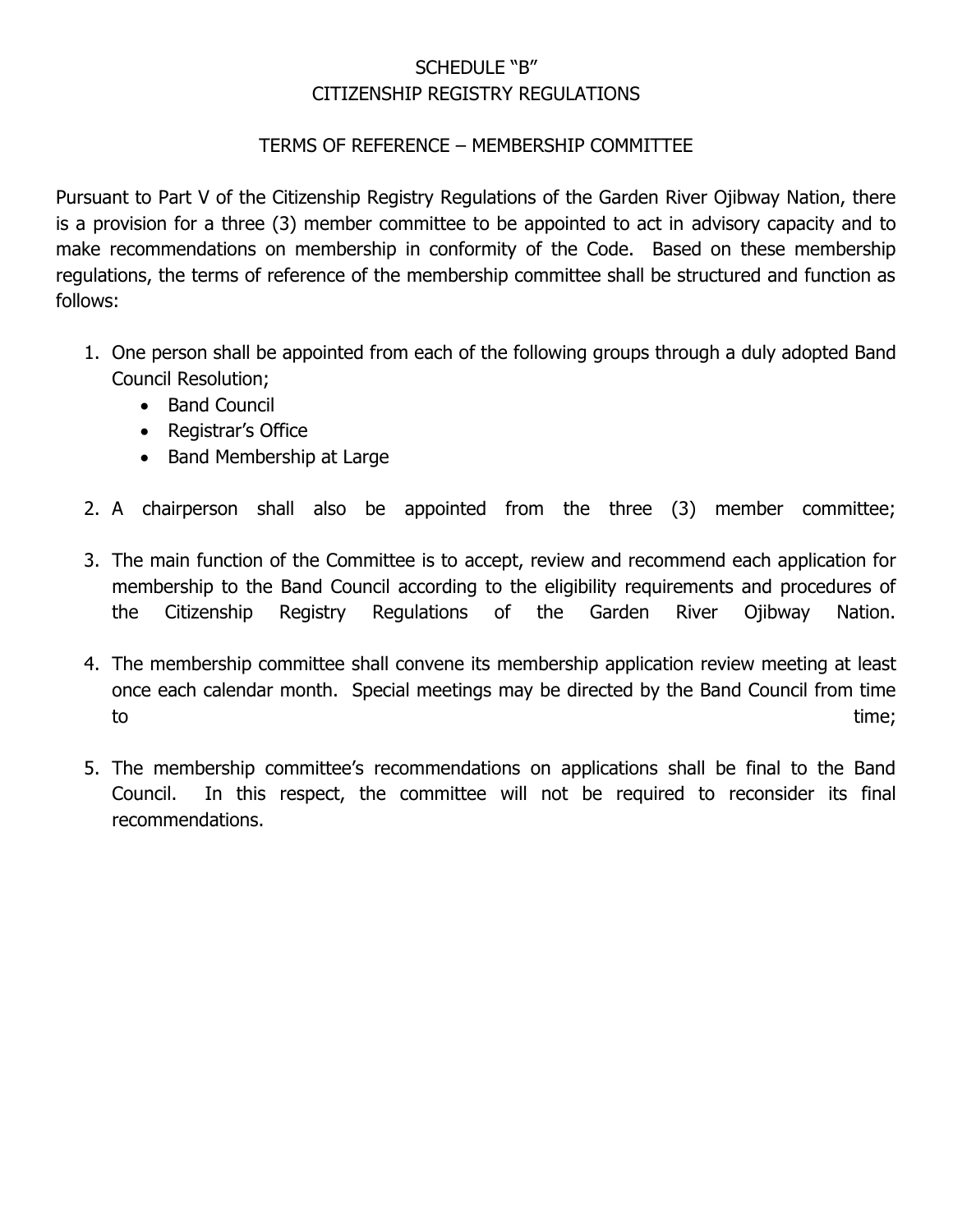# SCHEDULE "C" CITIZENSHIP REGISTRY REGULATIONS

## TERMS OF REFERENCE – MEMBERSHIP TRIBUNAL

Pursuant to PART XV of the Citizenship Registry Regulations of the Garden River Ojibway Nation, the Chief and Council shall appoint a three (3) person Membership Tribunal from among the original category of members who are regarded as senior members of the Band. Such members may not be from either the Membership Committee or the Band Council. Based on these conditions noted, the Terms of Reference of the Membership Tribunal are outlined as follows:

- 1. The Membership Tribunal shall consist of three (3) senior members of the Garden River Ojibway Nation who will be appointed through a Band Council Resolution by the Chief and Council. A chairman shall also be appointed from the three (3) member tribunal;
- 2. The Membership Tribunal shall receive and deal with membership application appeals according to the conditions and procedures of the Citizenship Registry Regulations;
- 3. The Membership Tribunal shall convene its meetings to hear membership application appeals as directed by the Registrar and/or Band Council;
- 4. The Membership Tribunal's recommendations on membership appeals shall be submitted and final to the Band Council. In this respect, the Membership Tribunal shall not be required to reconsider its recommendations regarding appeals to the Band Council other than to request and receive the rights of the appellant to pursue his/her appeal to the next appeal process according to the Citizenship Registry Regulations.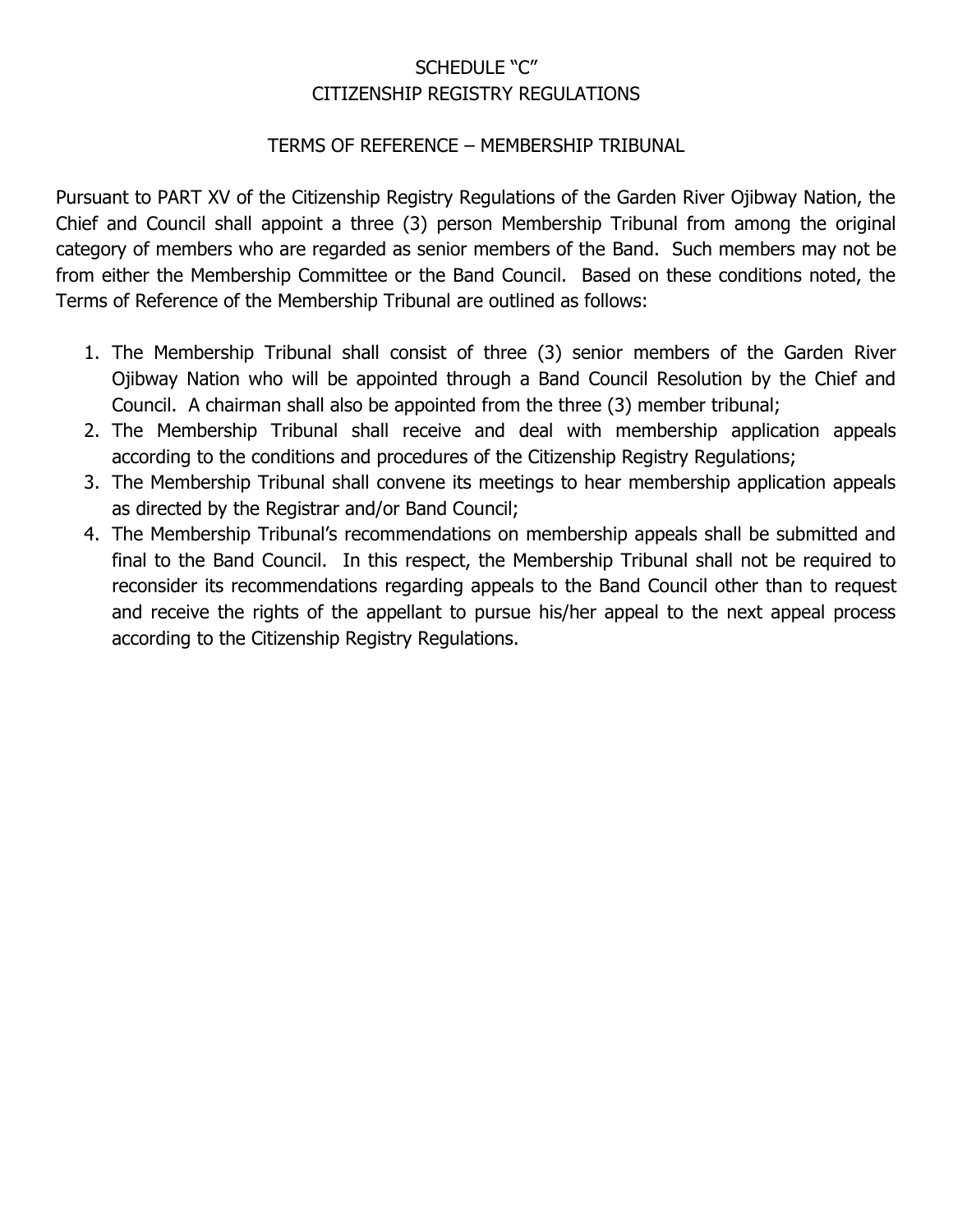# SCHEDULE "D" CITIZENSHIP REGISTRY REGULATIONS

## TERMS OF REFERENCE – REGISTRAR

Pursuant to PART V of the Citizenship Registry Regulations of the Garden River Ojibway Nation, the Chief and council shall appoint a Registrar to maintain the Membership Register and to perform the duties assigned to the Registrar under this Code by Band Council Resolution. Therefore, the Terms of Reference of the Registrar be adopted as follows:

- 1. The main responsibility of the Registrar is to enforce the Citizenship Registry Regulations of the Garden River Ojibway Nation in consultation with the Membership Committee, Membership Tribunal and Band Council. The duties include:
	- 1.1 The enforcement of Parts  $I XXI$  of the Citizenship Registry Regulations;
	- 1.2 Establishing and maintaining the membership list of the Garden River Ojibway Nation;
	- 1.3 Informing the Band Members of the regulations and procedures of the Citizenship Registry Regulations;
	- 1.4 Informing and providing advice to individual membership applicants on the regulations and procedures in applying for membership into the Garden River Ojibway Nation, including the appeal regulations and procedures.
- 2. To advise the Band Council and Membership Tribunal on the rights of individual appellants to appeal from the Band Council to the Band Referenda levels;
- 3. To ensure the membership list of the Garden River Ojibway Nation is updated at all times;
- 4. To design and amend documents for Application, Declaration of Proof, commitment, Appeals and Renunciation as necessary from time to time;
- 5. To prepare the budget requirements of the administration of the Citizenship Registry Regulations in terms of staff, office costs and computer hardware and software equipment and staff training needs;
- 6. To prepare and recommend the design of Certificate of Membership status cards for Garden River Ojibway Nation;
- 7. To recommend revisions of any section of the Citizenship Registry Regulations to the Band Council as necessary from time to time.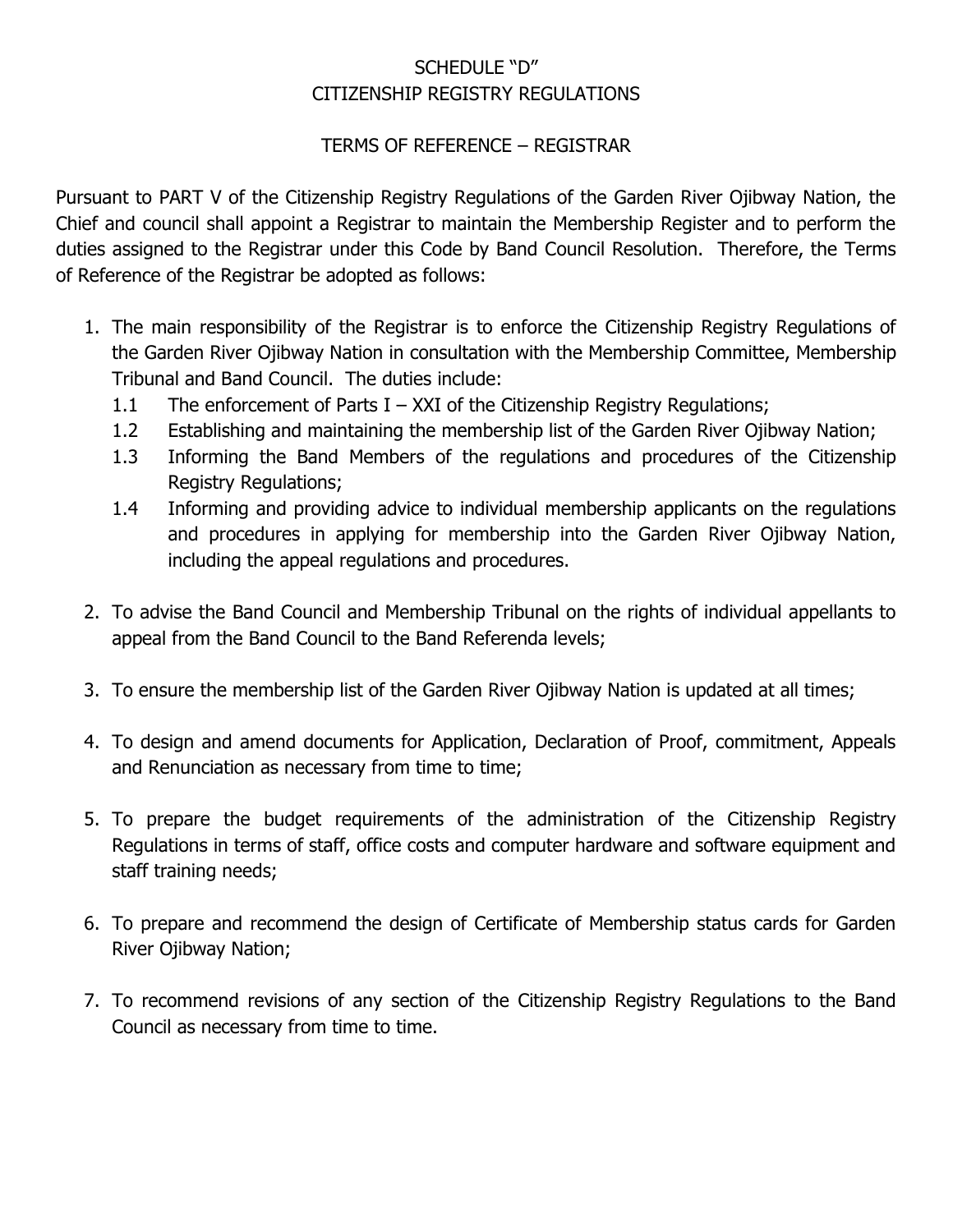#### SCHEDULE "E" CITIZENSHIP REGISTRY REGULATIONS

#### APPLICATION FORM

| Applicant |                                                                                     | Sponsor | Date of Application                                                                                                                                                |  |
|-----------|-------------------------------------------------------------------------------------|---------|--------------------------------------------------------------------------------------------------------------------------------------------------------------------|--|
|           |                                                                                     |         | 16. Why are you applying for membership in Garden River Ojibway Nation?                                                                                            |  |
|           |                                                                                     |         |                                                                                                                                                                    |  |
|           | 14. Do you know the customs, law and order practices of the Garden River Ojibway    |         |                                                                                                                                                                    |  |
|           | 13. Do you have family and/or social ties with any member of the Garden River First |         |                                                                                                                                                                    |  |
|           |                                                                                     |         |                                                                                                                                                                    |  |
|           | those dependents who are under 18 years of age.                                     |         | 11. Is this application for your dependents also?<br>If "YES", your dependents whose ages are 18 years or over are required to apply individually. You may sponsor |  |
|           |                                                                                     |         |                                                                                                                                                                    |  |
|           |                                                                                     |         |                                                                                                                                                                    |  |
| 9.        |                                                                                     |         |                                                                                                                                                                    |  |
| 8.        |                                                                                     |         |                                                                                                                                                                    |  |
| 7.        |                                                                                     |         |                                                                                                                                                                    |  |
| 6.        |                                                                                     |         |                                                                                                                                                                    |  |
| 5.        |                                                                                     |         |                                                                                                                                                                    |  |
| 4.        |                                                                                     |         |                                                                                                                                                                    |  |
| 3.        |                                                                                     |         |                                                                                                                                                                    |  |
| 2.        |                                                                                     |         |                                                                                                                                                                    |  |
| 1.        |                                                                                     |         |                                                                                                                                                                    |  |

\_\_\_\_\_\_\_\_\_\_\_\_\_\_\_\_\_\_\_\_\_\_\_\_\_\_\_\_ \_\_\_\_\_\_\_\_\_\_\_\_\_\_\_\_\_\_\_\_\_\_\_\_

Application Received - Registrar **Date Received Constanting Constanting Constanting Constanting Constanting Constanting Constanting Constanting Constanting Constanting Constanting Constanting Constanting Constanting Cons**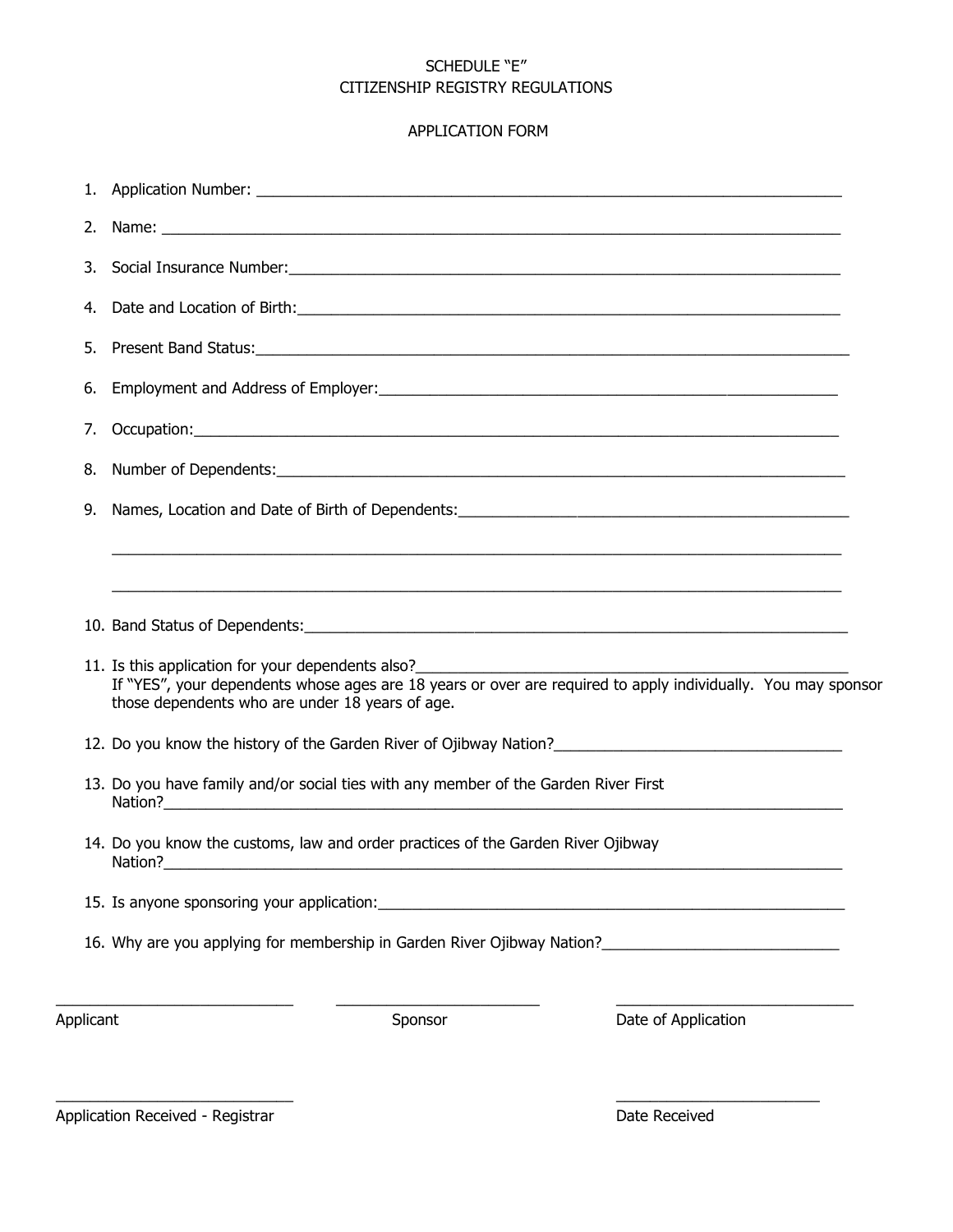#### SCHEDULE "F" CITIZENSHIP REGISTRY REGULATIONS

#### DECLARATION OF PROOF

| 4. |                                                                                              |
|----|----------------------------------------------------------------------------------------------|
|    |                                                                                              |
|    | 5. "Declaration of Proof" sworn statement before a commissioner of oaths as attached hereto. |
|    | Signature of Applicant/Sponsor<br>Received-Registrar                                         |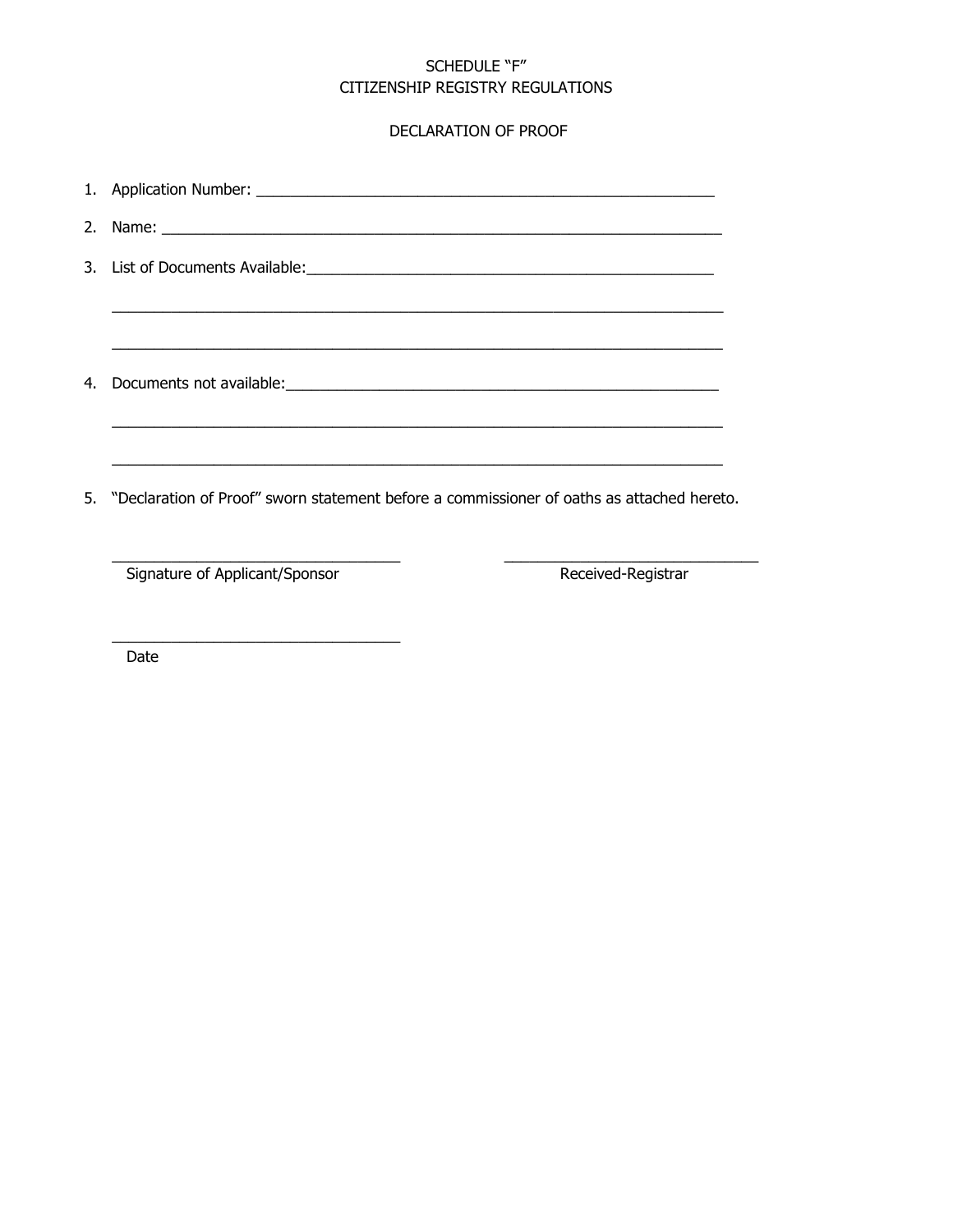#### SCHEDULE "G" CITIZENSHIP REGISTRY REGULATIONS

#### RENOUNCIATION STATEMENT

I, \_\_\_\_\_\_\_\_\_\_\_\_\_\_\_\_\_\_\_\_\_\_\_\_\_\_\_\_\_\_\_\_\_\_\_\_\_\_\_\_\_\_\_\_\_\_\_\_\_\_\_\_\_, having had my membership application accepted by the Garden River Ojibway Nation, do hereby agree to have my name removed from the membership list from the **EXECUTE:** Band, and do hereby agree to have my per capita share of funds be transferred from my original \_\_\_\_\_\_\_\_\_\_\_\_\_\_\_\_\_\_\_\_\_\_\_\_\_\_\_\_\_\_\_\_\_Band to the Garden River Ojibway Nation.

Signature of Applicant **Received - Registrar** 

\_\_\_\_\_\_\_\_\_\_\_\_\_\_\_\_\_\_\_\_\_\_\_\_\_\_\_\_\_\_\_

\_\_\_\_\_\_\_\_\_\_\_\_\_\_\_\_\_\_\_\_\_\_\_\_\_\_\_\_\_\_\_ \_\_\_\_\_\_\_\_\_\_\_\_\_\_\_\_\_\_\_\_\_\_\_\_\_\_\_\_\_\_\_\_\_\_\_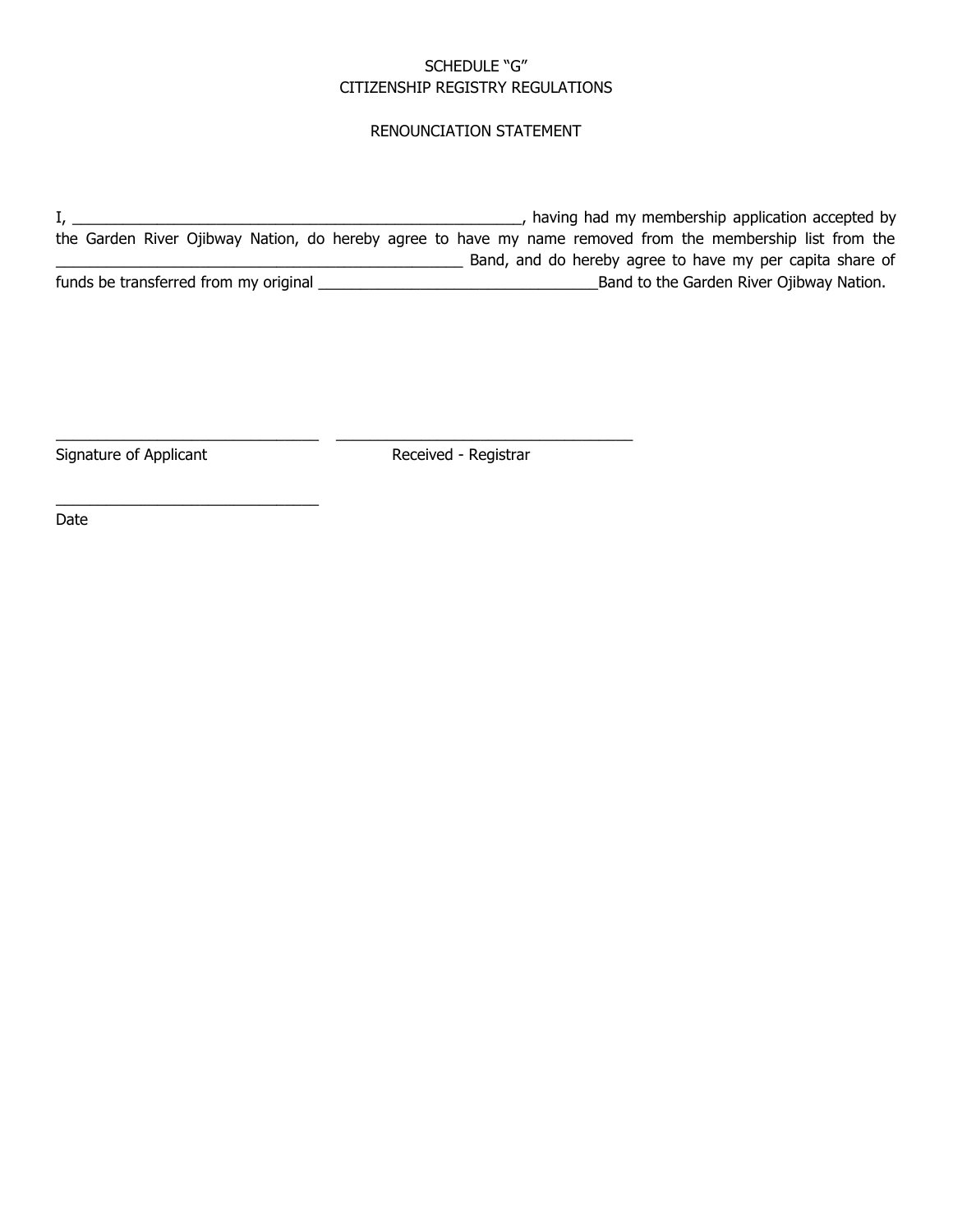#### SCHEDULE "H" CITIZENSHIP REGISTRY REGULATIONS

#### COMMITMENT STATEMENT

I, \_\_\_\_\_\_\_\_\_\_\_\_\_\_\_\_\_\_\_\_\_\_\_\_\_\_\_\_\_\_\_\_\_\_\_\_\_\_\_\_\_\_\_\_, having had my application for membership accepted by the Garden River Ojibway Nation, do hereby make the following commitments as conditions of my citizenship membership:

- 1. To do my utmost to continue with my employment in support of myself, and if applicable, my dependents;
- 2. To be involved in any reasonable activity to promote the social and economic well being of the Garden River Ojibway Nation;
- 3. To make every effort to acquire knowledge and awareness of the history of the Garden River Ojibway Nation;

\_\_\_\_\_\_\_\_\_\_\_\_\_\_\_\_\_\_\_\_\_\_\_\_\_\_\_\_\_\_\_\_\_\_\_\_\_\_\_\_\_\_\_ \_\_\_\_\_\_\_\_\_\_\_\_\_\_\_\_\_\_\_\_\_\_\_\_\_\_\_\_\_\_\_\_\_\_\_\_\_\_\_

4. And if I break laws of the Garden River Ojibway Nation, I will agree with the decision of the Garden River Ojibway Nation to have me removed from the community of Garden River without opposition, providing such a removal of myself is justified.

Signature of Applicant **Received - Received - Registrar** 

\_\_\_\_\_\_\_\_\_\_\_\_\_\_\_\_\_\_\_\_\_\_\_\_\_\_\_\_\_\_\_\_\_\_\_\_\_\_\_\_\_\_\_